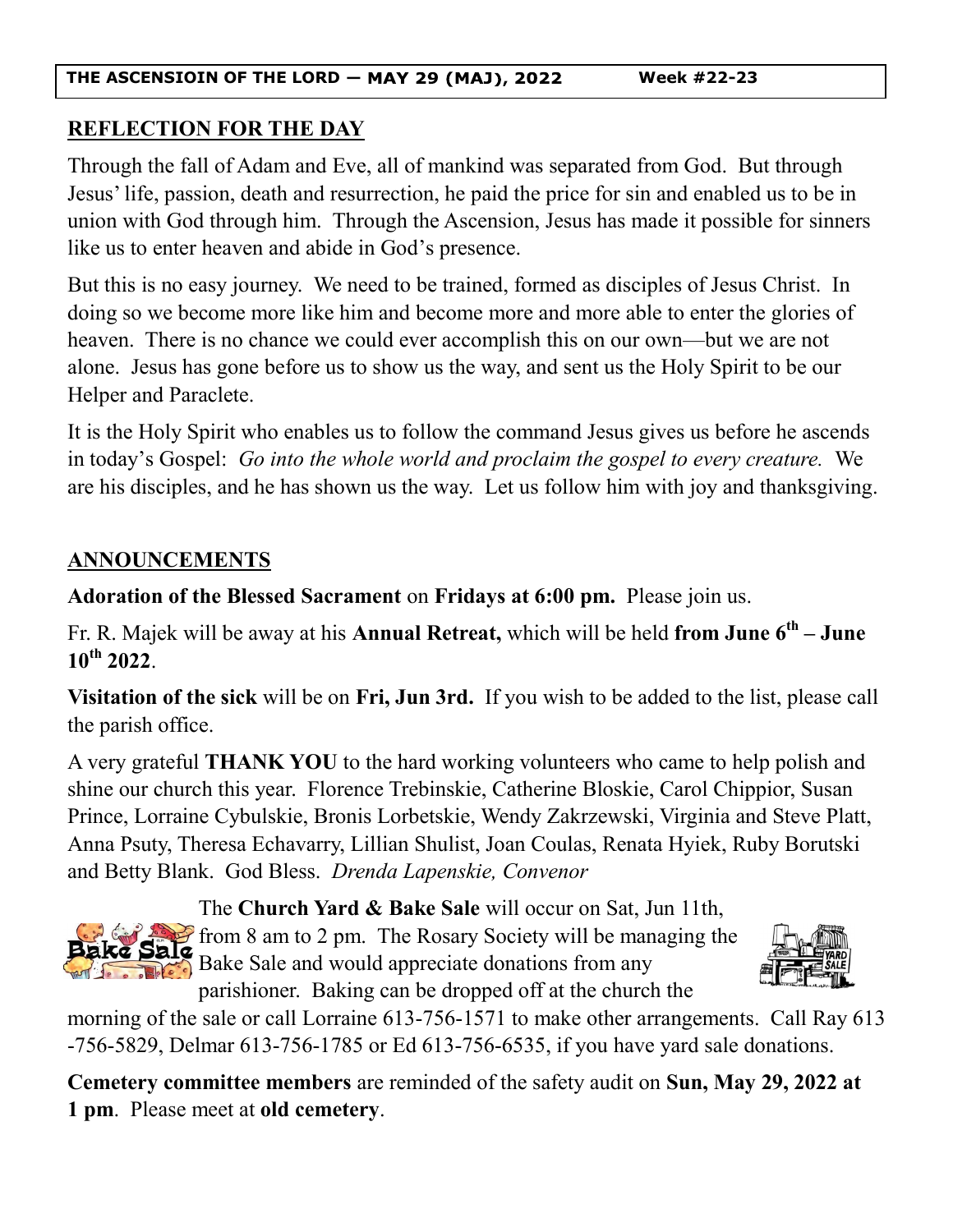## **PARISH COLLECTIONS**

**Please use stmaryswilno@gmail.com when you are making an etransfer from your bank account.** It will be directly deposited and the church will be notified. There is a section to make a note, **please indicate if donation is regular Sunday collection, building fund or In Memory Of (with name)**. **Also, if you are not a parishioner, please provide mailing ad**dress there. All donations will be recorded as usual, designated as per request, and will appear on the year end tax receipt.

| ISTRY ASSIGNMENTS                        |                                          |  |
|------------------------------------------|------------------------------------------|--|
| Sat, May 28-5:00 pm                      | <b>Steve Platt</b>                       |  |
| Sun, May 29-11:00 am                     | Catherine Bloskie / Ryszard Prusakiewicz |  |
| Altar Guild: Mon, May 30 to Sun, Jun 12  | Drenda Lapenskie & Helpers               |  |
| Sat, Jun $4-5:00$ pm                     | <b>Edwin Echavarry</b>                   |  |
| Sun, Jun 5-11:00 am                      | Len Gignac / Andrzej Wielgosz            |  |
| Sat, Jun $11 - 5:00$ pm                  | Ana & Tobias Sullivan                    |  |
| Sun, Jun 12-11:00 am                     | Catherine Bloskie / Andrzej Suska        |  |
| Altar Guild: Mon, Jun 13 to Sun, Jun 26  | Lillian Shulist & Helpers                |  |
| Sat, Jun18-5:00 pm                       | Rita Coulas                              |  |
| Sun, Jun 19-11:00 am                     | Len Gignac / Ryszard Prusakiewicz        |  |
| Sat, Jun 25-5:00 pm                      | <b>Steve Platt</b>                       |  |
| Sun, Jun 26-11:00 am                     | Catherine Bloskie / Andrzej Wielgosz     |  |
| Altar Guild: Mon, Jun 27 to Sun, July 10 | Virginia Platt & Helpers                 |  |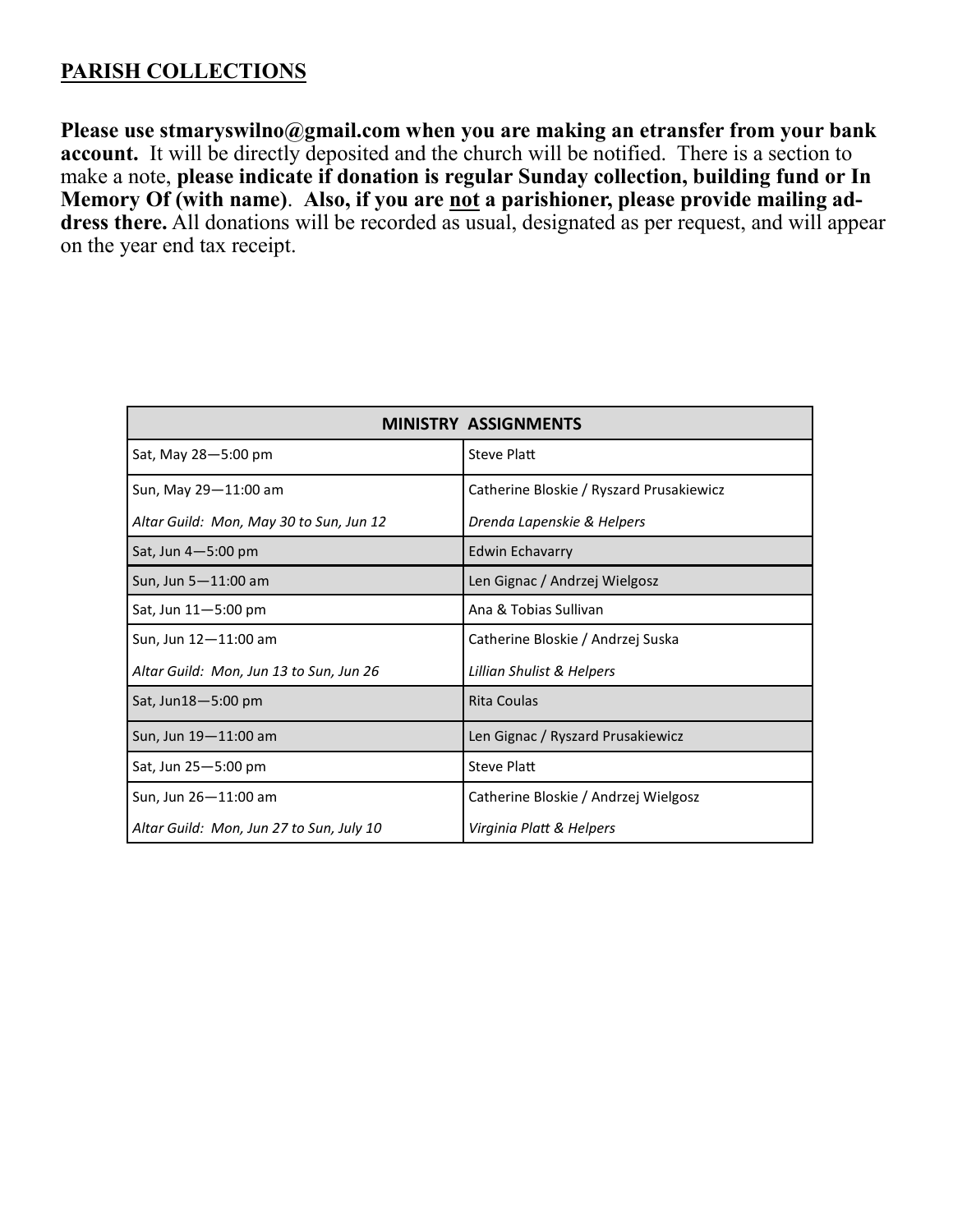# **DIOCESAN NEWS**

**INVITATION:** On Jun 7th, **Fr. John Lacey** will **celebrate the 25th Anniversary of his Ordination to the Priesthood.** A reception will be held in Our Lady of Fatima Church Hall after the 7 pm Mass on **Sat, Jun 4th and** the 9 am Mass **Sun, Jun 5th**. We look forward to welcoming you to celebrate this milestone event with Fr. Lacey.

### **Marriage Preparation Programs**

**Online registration is available at [https://pembrokediocese.com/young](https://pembrokediocese.com/young-adult/marriage-and-family/)-adult/marriageand-[family/.](https://pembrokediocese.com/young-adult/marriage-and-family/)** Registration Fee is **\$100.00/couple.** E-Transfer is now available via *donnabiggs@pembrokediocese.com* or a cheque can be mailed to: Diocese of Pembroke – FLYMO – P.O Box 7, Renfrew St. Pembroke, ON K8A 6X1 along with this from filled out. Questions? Contact Yvette Bourque at (613) 585–6301 or

[yvettebouque@pembrokediocese.com](mailto:yvettebourque@pembrokediocese.com) . Forms available at back of church. Course dates are as follows:

| <b>LOCATIONS</b>                          | 1 <sup>st</sup> Saturday | 2 <sup>nd</sup> Saturday        |
|-------------------------------------------|--------------------------|---------------------------------|
| <b>FALL: St. James the Less</b>           | □ Sat, Oct 15 - 2022     | □ Sat, Oct 29 - 2022            |
| Parish, Eganville                         | $9 - 4:00 p.m.$          | $9 - 4:00 p.m.$                 |
| (Deadline: Sept. 30)                      |                          |                                 |
| <b>WINTER: St. Francis Xavier Parish,</b> | □ Sat, Feb. 25 - 2023    | $\Box$ Sat, Feb. Mar. 11 - 2023 |
| Renfrew                                   | $9 - 4:00 p.m.$          | $9 - 4:00 p.m.$                 |
| (Deadline: Feb. 11)                       |                          |                                 |
| <b>SPRING: Our Lady of Lourdes Par-</b>   | $\Box$ Sat, Apr 1 - 2023 | $\Box$ Sat, Apr 15 - 2023       |
| ish, Pembroke                             | 9-4:00 p.m.              | 9-4:00 p.m.                     |
| (Deadline: Mar. 16)                       |                          |                                 |

### **Rosary for the Family**

Families from across Canada are invited to a live and virtual **"Rosary for the Family".** The Canadian Conference of Catholic Bishops (CCCB) Standing Committee for Family and Life is hosting this national event in preparation for the 10th World Meeting of Families that will take place in Rome and in dioceses across the world (June  $22-26$ ,  $20\overline{2}2$ ) The live zoom event "Rosary for the Family" take place Father's Day, **Sun, Jun 19, 2022 at 3:00 pm.**  Featuring different families and voices from across the country, it is an opportunity to gather in prayer with other faith-filled families. Everyone is welcome! The **[Zoom registration link](https://cccb-ca.zoom.us/webinar/register/WN_R5OXeN5DRSuTDN6quptG4w)**  is: **https://cccb-[ca.zoom.us/webinar/register/WN\\_R5OXeN5DRSuTDN6quptG4w](https://cccb-ca.zoom.us/webinar/register/WN_R5OXeN5DRSuTDN6quptG4w)**

The Most Reverend Guy Desrochers, C.Ss.R., announces the following appointment: **Rev Stephen HELFERTY** is assigned to graduate studies in Patristic Theology with the purview of serving as a teacher for St Augustine's Seminary, Toronto. Father Helferty will begin fulltime studies in languages and other relevant topics at the University of Toronto this September in preparation for beginning his licentiate program in 2023.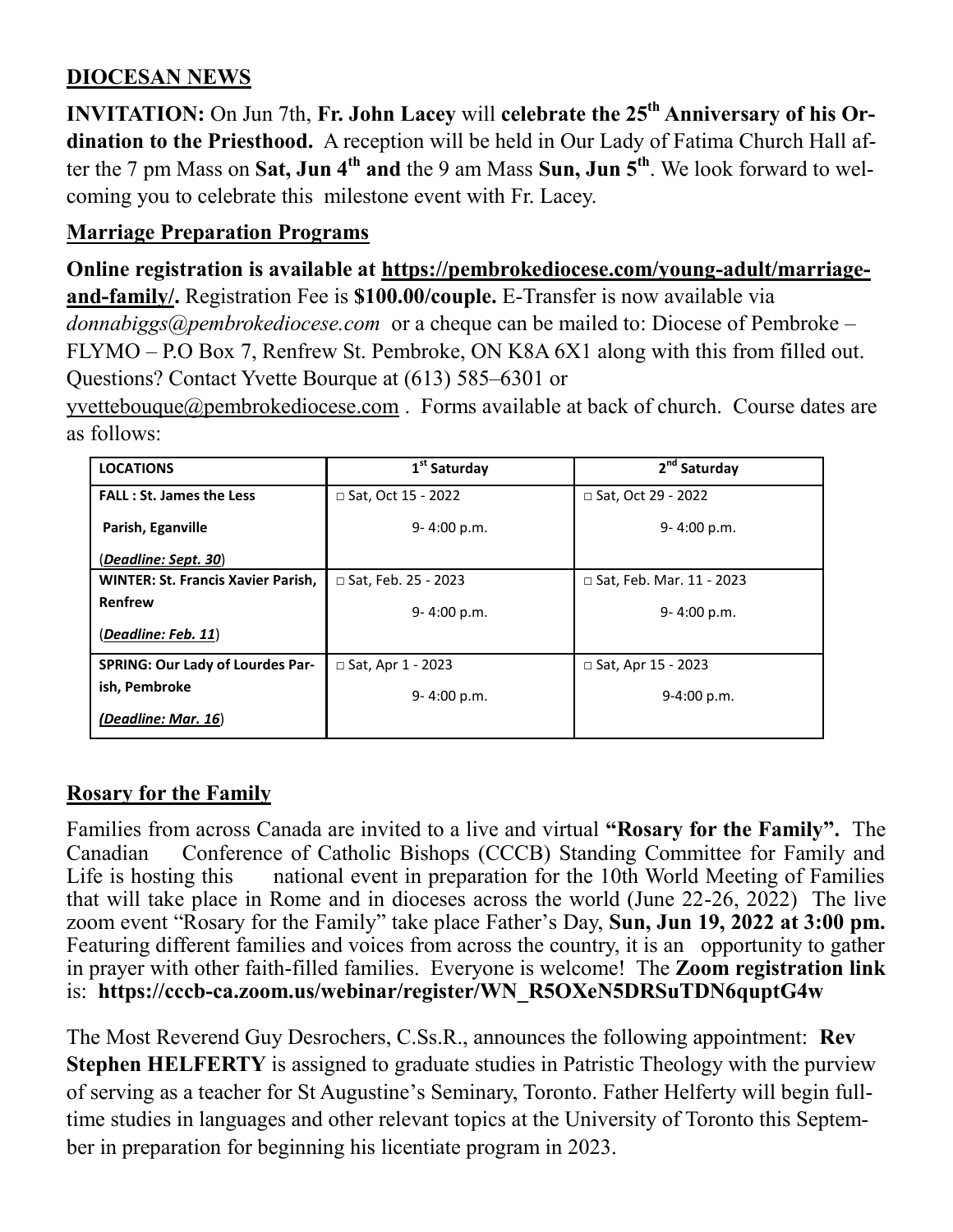We expect that a good number of parishioners will continue to wear masks, especially as attendance increases at our Masses. We encourage anyone who wishes to wear a mask to do so as their comfort is very important to all of us. Please self-monitor for any signs of illness, and to continue to avoid circumstances where you could transmit COVID-19 to others.

Masses will be still transmitted through the radio station **88.3 FM.**

### **SCHEDULE OF MASSES—May 29th—June 4th**

**Sunday, May 29—THE ASCENSION OF THE LORD**– St. Maximinus, St. Paul VI **11:00 AM (Polish/English) For all of our Parishioners**

**Monday, May 30—***St. Joan of Arc* **10:00 am (Polish) +Souls in Purgatory** (Parishioner)

**Tuesday, May 31—No Mass***—Visitation of Blessed Virgin Mary*

**Wednesday, June 1—***St. Justin* **9:00 am (Polish/English) +Ambrose Blank** (Blank Family) **+Dominic Bloskie** (Richard & Suzanne Luckasavitch) **+Anthony & Agnes Laturski** (Laturski Family)

**Thursday, June 2—No Mass—***St. Marcellinus, St. Peter*

**Friday, June 3—FIRST FRIDAY***—St. Charles Lwanga & Companions* **6:00 pm Adoration of the Blessed Sacrament 7:00 pm +Rene & Eldon Luckasavitch** (Mary E. Luckasavitch) **+Stan Warchulski** (Kot Family) **+Adolph & Stella Burchat & departed souls of Burchat & Prince Family** (Burchat Family)

**Saturday, June 4—***St. Francis Caracciolo* **5:00 pm For all of our Parishioners**